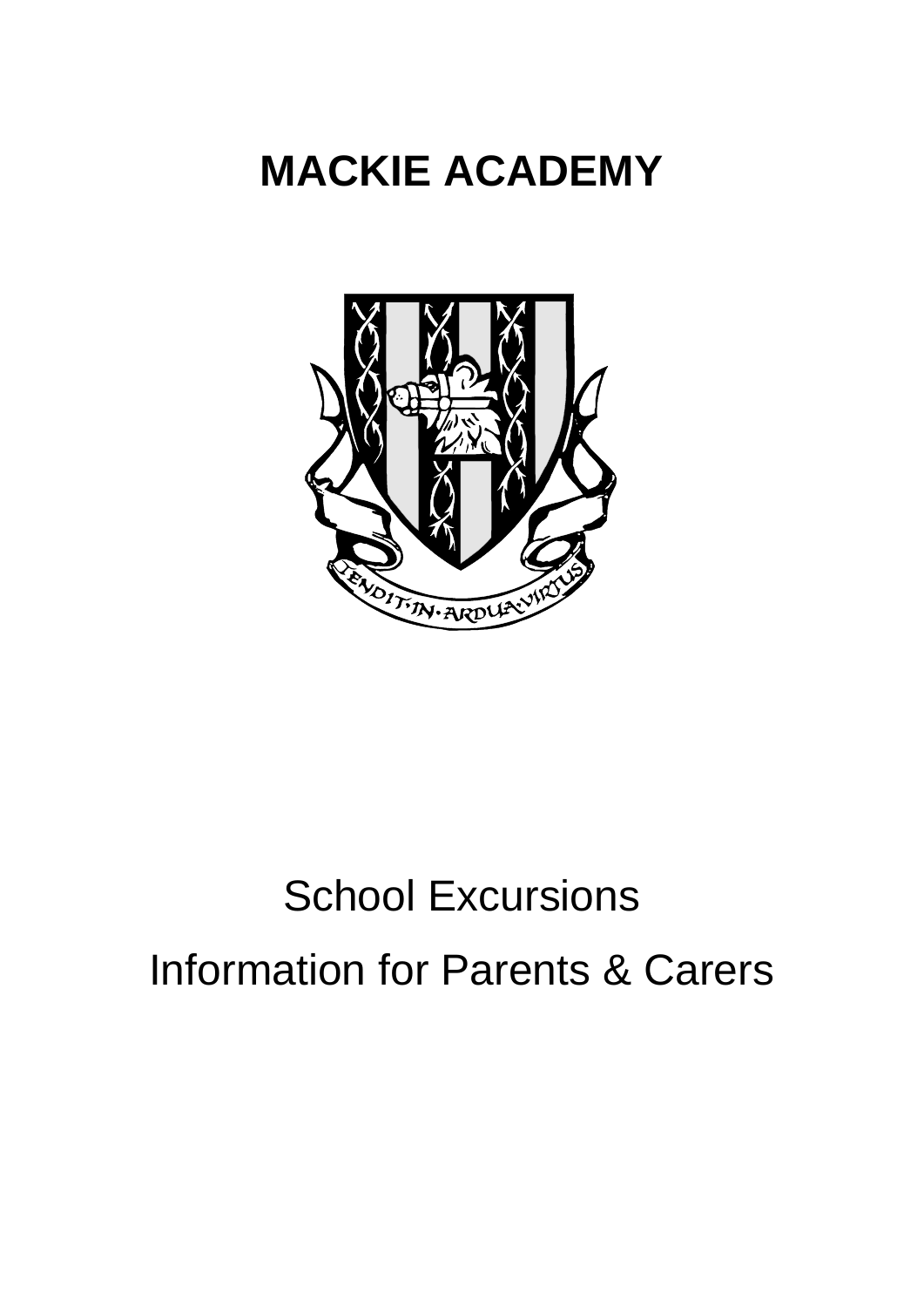# Contents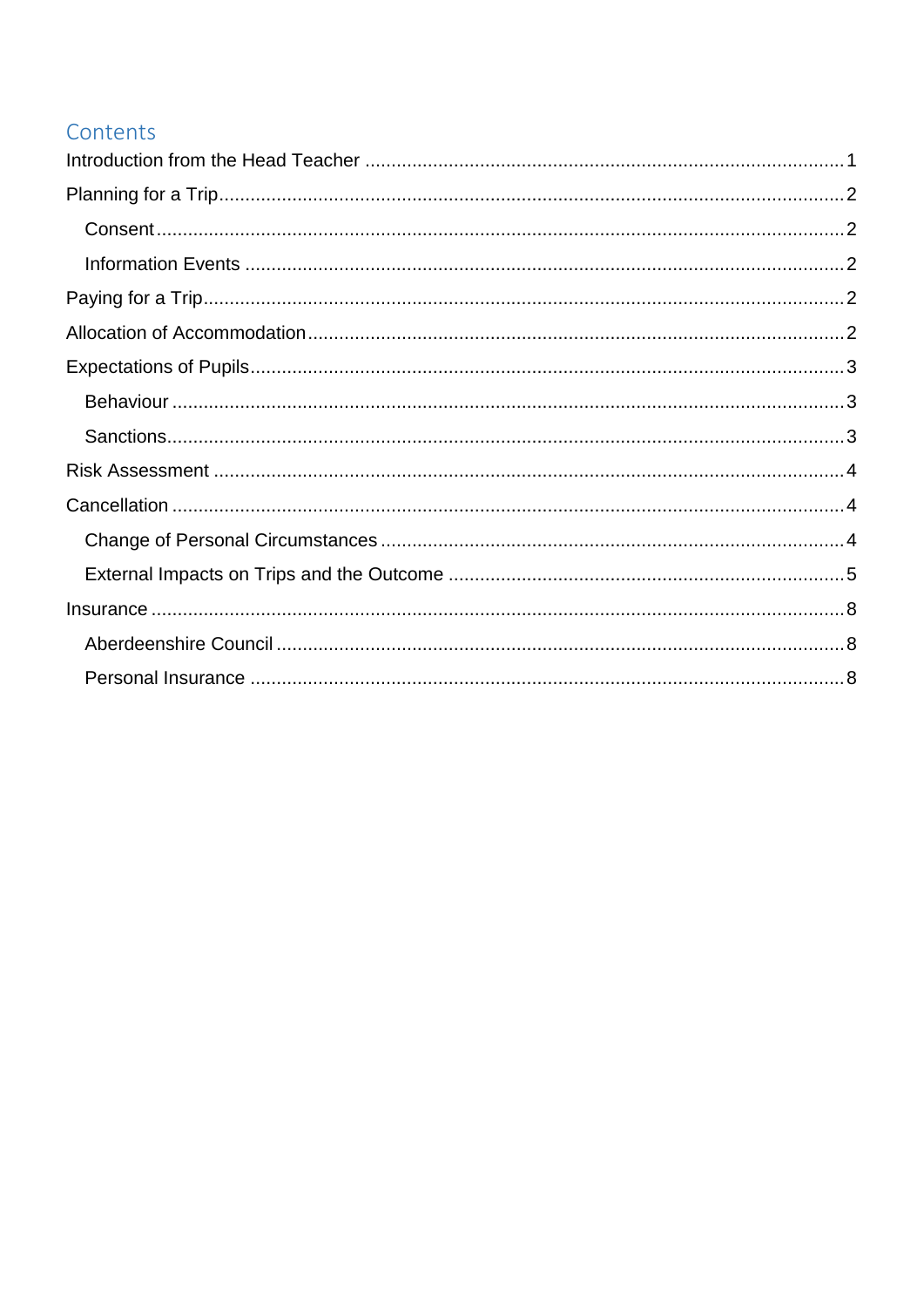# <span id="page-2-0"></span>**Introduction from the Head Teacher**

School trips enrich learning and expand our young people's experiences, increasing their selfconfidence, self-esteem and resilience, whilst broadening their knowledge base and developing interpersonal skills.

Mackie Academy has a long tradition of pupils in all years being offered overnight excursions such the Wild West Trips, ski trips and subject field trips and visits. Much of this booklet focuses on residential trips to UK and overseas destinations, but some of the content will apply equally to field trips and day visits.

Over the past few years the threat of terrorist activity has become an increasing factor in planning for and going on school trips. We are committed to continuing to offer trips to pupils during these times of increased threat levels. This means that we spend more time evaluating and managing risk. Despite that, there will always be a small chance that a trip has to be cancelled, sometimes at short notice, because of an increased threat of, or actual terrorist activity.

Depending on the circumstances in which a trip is cancelled, a claim may be possible against Aberdeenshire Council's excursion insurance, but not in all situations. This is because, in some circumstances, our decision to cancel a trip is classed by the insurers as 'elective'.

An example of this was the cancellation by another school of a trip in May 2017. A group of pupils were due to travel to Manchester on the morning after the terrorist attack on Manchester Arena. The Government and Police had not indicated that people should stay away from Manchester, however, following consultation with risk experts within Aberdeenshire Council, it was decided that, as the risk of further attacks had not been ruled out, and there was a possibility of the pupils witnessing distressing scenes, the trip should not go ahead.

In insurance terms, the school had elected not to go and therefore the insurance policy did not cover the loss. In this case parents and carers were refunded their money and an alternative trip was created for the pupils. Although this was the right thing to do in the circumstances, the school took a substantial financial hit.

While the chances of future trips having to cancel remains small, the only way we can continue to offer residential trips which, by their very nature are a higher cost, is by spreading the risk. This means that where a cancelled trip is not compensated by the insurers, the risk will sit with parents and carers. In the Cancellation section of this booklet we have given four scenarios which we hope will help you when deciding whether your child should sign up for a trip.

I hope the information contained within this booklet is useful. If you have suggestions for other information you think would be useful, I would be delighted to hear from you.

Louise Moir, Head Teacher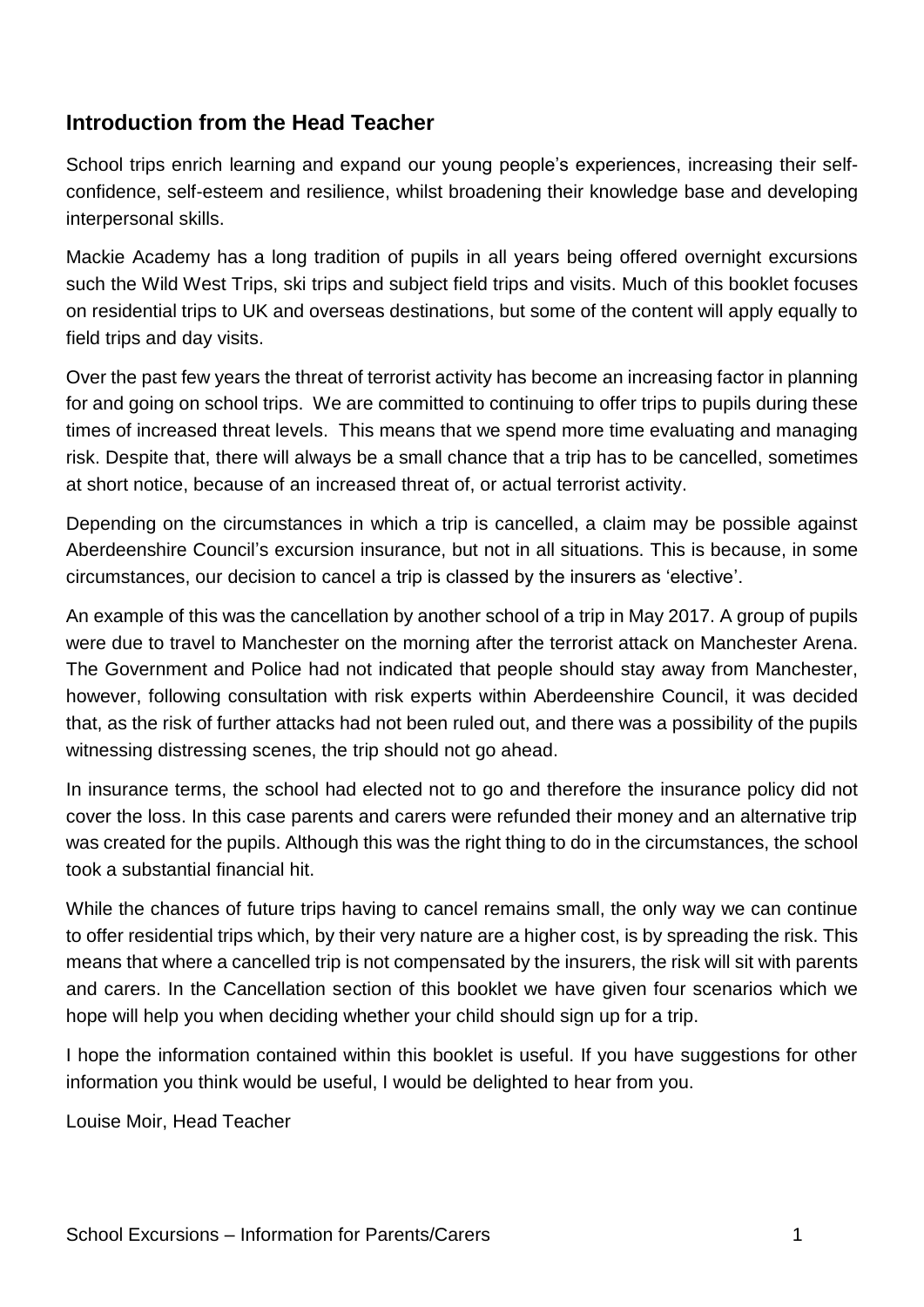# <span id="page-3-0"></span>**Planning for a Trip**

Most school trips have reasonably long lead in times during which the Trip Leader and accompanying staff get to know the pupils attending and involve the pupils in planning and deciding how to get the most out of the trip. Parents/carers should encourage their child(ren) to get involved in any planning meetings/activities. As much as possible Mackie Academy aims to make the lead in times to residential trips as affordable as possible for parents but recognises that this does not make them available to all.

#### <span id="page-3-1"></span>**Consent**

Parents/carers will receive a letter outlining the trip arrangements, along with a Consent Form asking for consent and details of medical conditions/ medication etc. Parents/carers should note that pupils for whom a signed consent form has not been received will not be able to travel. For non-residential trips, in the absence of written consent, verbal consent will be sought, but written consent is essential for residential trips.

#### <span id="page-3-2"></span>**Information Events**

For residential trips, the Trip Leader will organise at least one Information Event where parents/carers have the opportunity to be briefed on the trip, advised about any particular equipment/clothing required and be given opportunities to ask questions. The number of Information Events will depend on the trip destination and the activities involved.

# <span id="page-3-3"></span>**Paying for a Trip**

In order to allow budgeting for trips, those including overnight stays can usually be paid for in instalments in the run up to the trip. Normal practice is for a deposit to be paid, followed by a number of instalments, or full payment if this is preferred. Where a pupil attending a trip would result in hardship, application can be made for financial assistance towards the cost of the trip. Enquiries regarding this can be made through the pupil's PSAT Teacher.

At the end of a trip, any remaining funds over £5 will be refunded back to parents/carers, using the payee identified on the Consent Form. Sums under £5 will be transferred to the School Fund to be used for the benefit of the whole school.

# <span id="page-3-4"></span>**Allocation of Accommodation**

Wherever possible allocation of accommodation will be made to best match friendship groups, but the final decision regarding allocation of accommodation rests with the Trip Leader.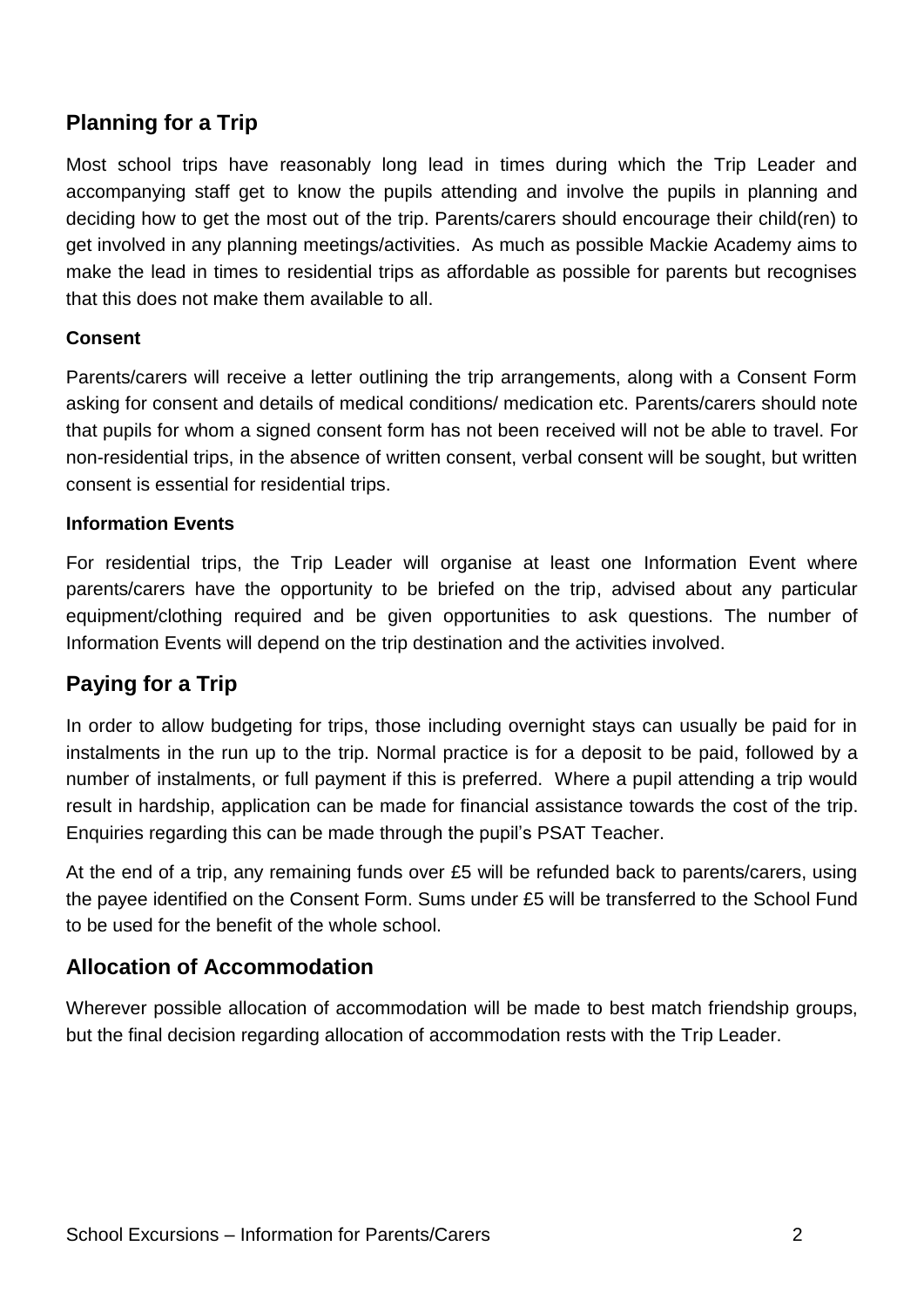# <span id="page-4-0"></span>**Expectations of Pupils**

School trips are usually extremely successful, with pupils and teachers alike enjoying new experiences and getting to know one another in less formal settings than school. This success is dependent both upon the willingness of teachers and volunteers to organise and accompany trips and upon the active participation and good behaviour of the pupils.

#### <span id="page-4-1"></span>**Behaviour**

- Pupils remain under the jurisdiction of school throughout a visit or trip, and must follow instructions given to them by the accompanying staff or those leading activities e.g. ski instructor.
- Pupils must familiarise themselves and follow any emergency instructions or procedures.
- Pupils must be punctual and polite, abide by curfew and lights out timings, show consideration towards other guests/venue- users, maintain their accommodation in a reasonable state and leave it in an acceptable condition
- Pupils must not leave their rooms overnight, except in emergency, permit other guests into their room or enter other guests' rooms
- Pupils must make no unauthorised attempts to leave accommodation, venues or activities on their own or in groups.
- Pupils must never deliberately put themselves, or others at risk and this includes through 'horseplay'
- Pupils must refrain from drinking alcohol and trying to purchase alcohol, from smoking or trying to buy cigarettes and from possession or use of any illegal substances throughout the visit or trip.
- Pupils must abide by any specific visit or trip specific rules identified to them.

#### <span id="page-4-2"></span>**Sanctions**

In the run up to a trip, the Head Teacher reserves the right to remove a pupil from a trip if they commit a serious breach, or repeated smaller breaches, of school rules. In this circumstance the deposit will be forfeited. It may be possible to refund some monies, for example, if the trip has not been confirmed and paid for in full by school, but parents/carers should be aware that they may not receive back the balance of the trip payments. The school also reserves the right to remove the privilege of a place on a trip if a pupil's attendance at school is less than that expected by Aberdeenshire Council (95%) and where there is no valid reason for this. In this set of circumstances the school would look to refund the individual if there was a waiting list for the trip.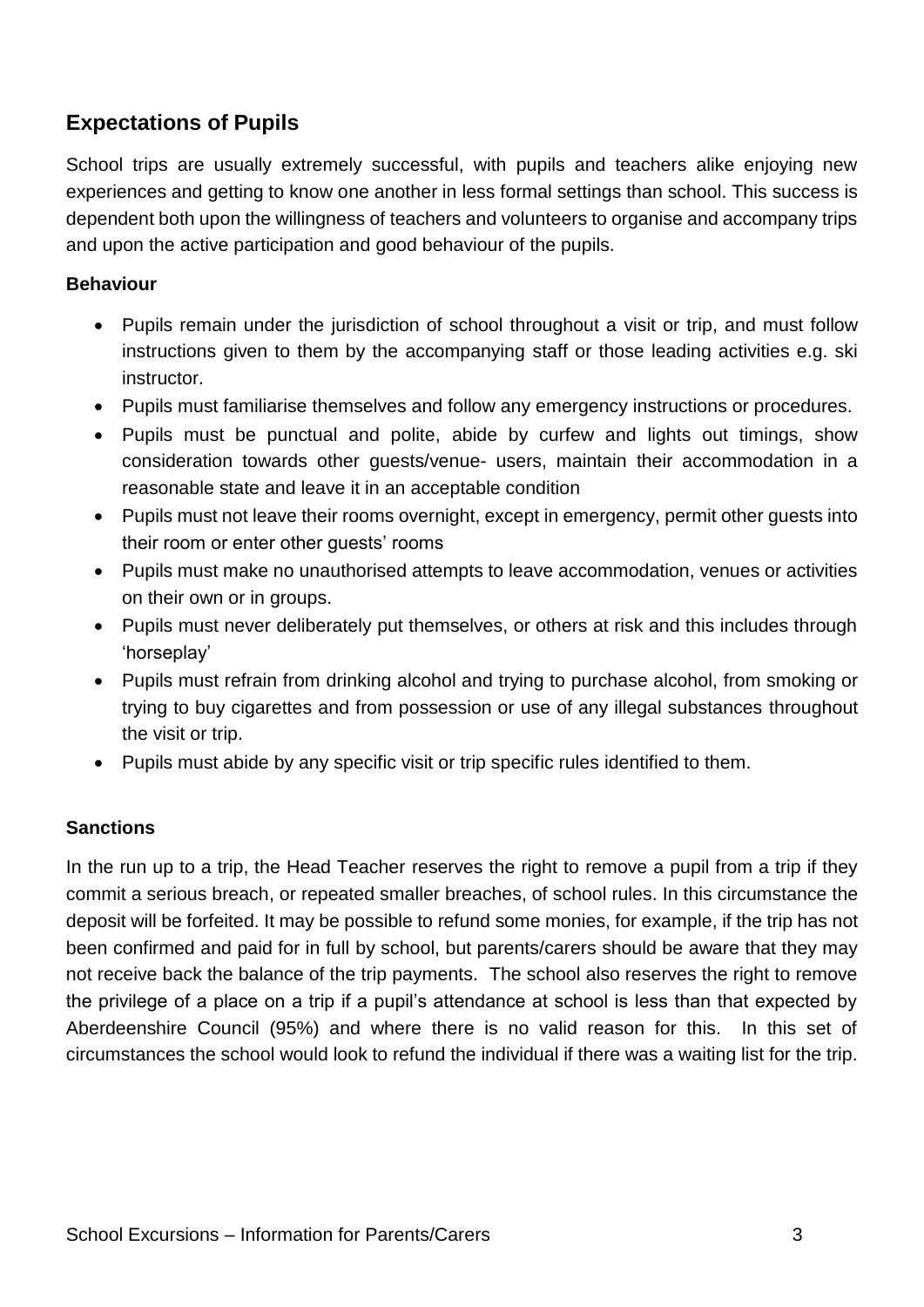During the trip, it is expected that minor breaches of the rules will be successfully dealt with by the trip staff as they arise. However, in circumstances where there is a significant single breach or a repeated disregard for the rules, parents/carers will be expected to collect their child from the trip, arrange collection of their child or receive their child when they are brought home. Parents/carers will be required to bear any costs associated with the repatriation of their child when they are brought/sent home.

# <span id="page-5-0"></span>**Risk Assessment**

All excursions are organised in line with Aberdeenshire Council's '*Procedures for all Off Site Excursions*', which is underpinned by the Scottish Government's framework '*Going Out There'* This guidance embraces the principles of sensible risk management by seeking a view that considers both the benefits and risks associated with visits and activities.

A written risk assessment covering all aspects of the trip, including the response to unexpected events, is carried out by the trip leader in consultation with the other staff involved, and where appropriate the pupils going on the trip. Specialist advice is sought as required for higher risk destinations and activities. The risk assessment is proportionate to the activities and as comprehensive as is necessary for the excursion activities and participants. Parents/carers should ensure that they give up-to-date medical information on the consent form to ensure that the risk assessment is properly informed. The written risk assessment is augmented by Dynamic Risk Assessment, which is continuous throughout the excursion.

Ratios of staff to pupils on excursions is in line with Guidance within '*Procedures for All Off Site Excursions'* with at least 50% of staff being school employees and ratio levels being commensurate with the age of the pupils and the type of excursion and activities.

# <span id="page-5-1"></span>**Cancellation**

# <span id="page-5-2"></span>**Change of Personal Circumstances**

<span id="page-5-3"></span>As trips are arranged in advance, there may be some circumstances that change between the date of the trip being booked and the date of the trip itself. Whilst not exhaustive, this may include a change in pupils' relationships (e.g. falling out with friends) or a move (of school or area). If there is a change which results in a pupil requesting withdrawal from a trip, the school would seek confirmation from parents/carers that they wish to withdraw their child from the trip and any monies which can be retrieved from the trip/activity providers will be refunded. Parents/carers should note that the amount might be nil or be significantly less than the original cost of the trip. If parents wish they can take out personal insurance at the time of booking the trip which may negate such a set of circumstances.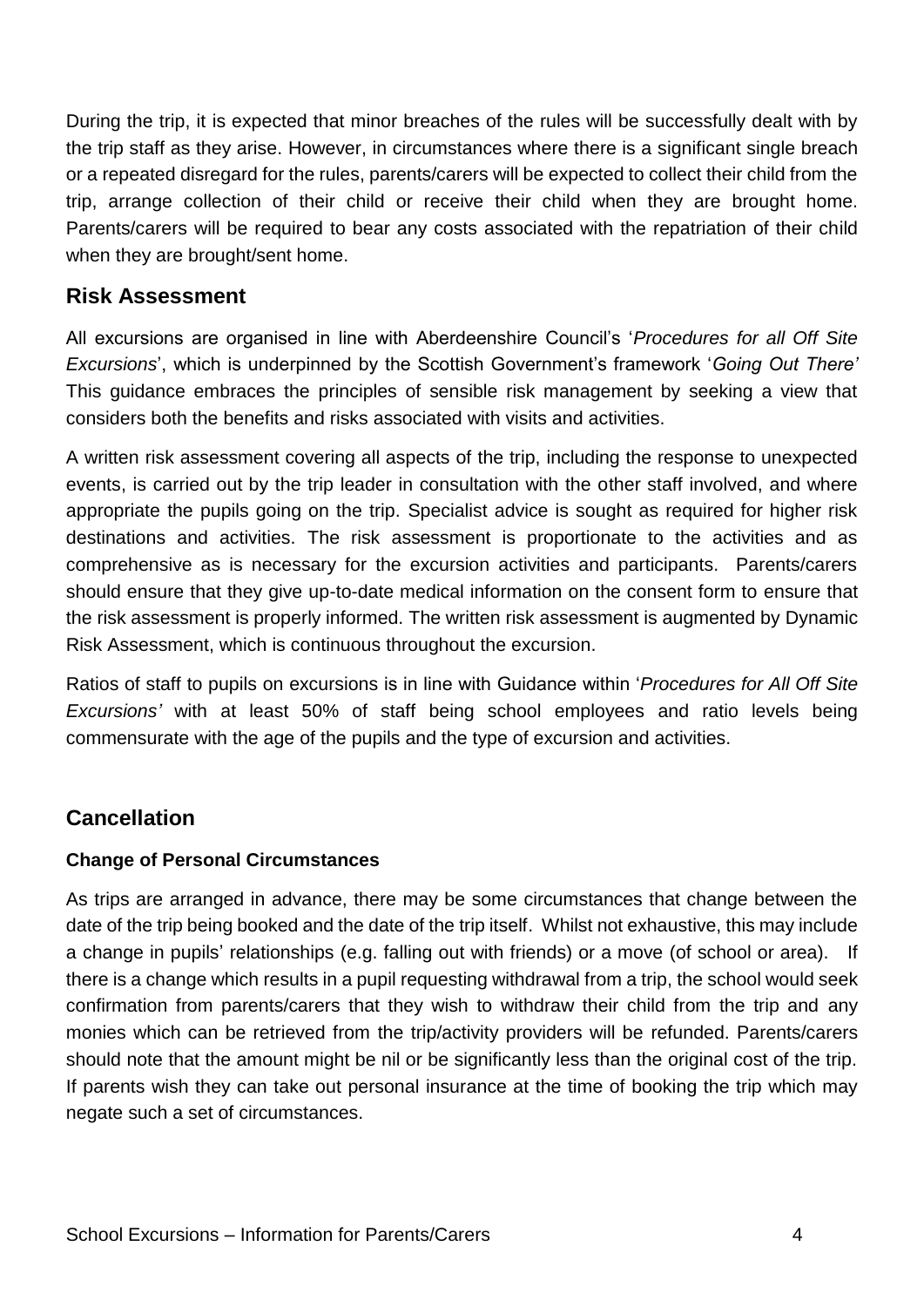#### **External Impacts on Trips and the Outcome**

When the unforeseen happens and a trip is affected, there may be a range of different outcomes. Some examples are given below, based upon the situation where an event, such as a terrorist attack, disaster or other significant incident has occurred in, or close to, a trip route or destination. Parents/carers should note that this set of examples is not exhaustive and that whenever an insurance claim is possible, it will be submitted, however, any payment from our insurers is subject to their terms and conditions

# *Example 1*

The Police and/or Government for UK destinations or The Foreign and Commonwealth Office, for overseas destinations, **are advising against travelling** via or to the destination.

In these circumstances, the school will cancel the trip and the Head Teacher will consider if an alternative trip is feasible.

If no alternative is possible, a claim will be submitted against the insurance held for the trip for monies which cannot be retrieved from the trip/activity providers. Refunds will be made from any retrieved monies/insurance pay-out. Please note that any cancellation at a late stage will likely forfeit any chance of refund and any refund received may not match the full amount paid for the trip and may take some time to be processed.

Where an alternative, similar trip can be offered, it is unlikely that the experiences in the replacement trip will match all those of the original. If pupil's parent/carer decides that they do not wish their child to go on the replacement trip, funds which can be retrieved from the trip/activity providers will be refunded to the parent/carer, but this might be nil or be significantly less than the original cost of the trip

# *Example 2*

The Police and/or Government for UK destinations or The Foreign and Commonwealth Office **are not advising against travel** via or to the destination.

The Head Teacher may decide, through a process of robust risk assessment (see Fig 1) to cancel the trip. Depending on the circumstances of the cancellation, the Council's insurers may class this as elective cancellation and the policy will not respond. In this circumstance, any monies which can be retrieved from the trip/activity providers will be refunded, however this may be nil or significantly less than the original cost of the trip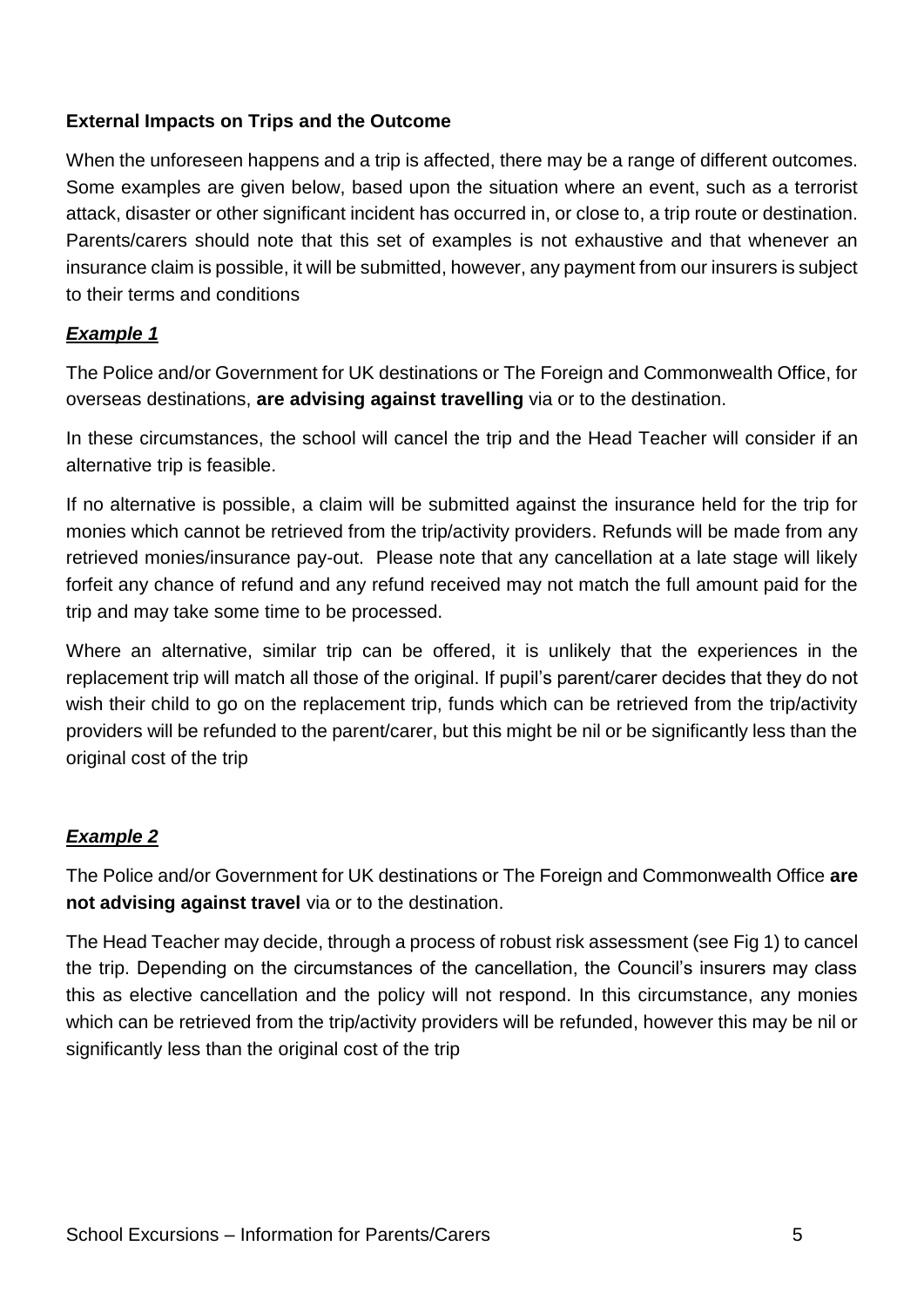#### *Example 3*

The Police and/or Government for UK destinations or The Foreign and Commonwealth Office **are not advising** against travel via or to the destination.

The Head Teacher may decide, through a process of robust risk assessment (see Fig 1), that the trip can go ahead, but the staff who were to accompany the trip are not willing to go, and substitutes cannot be found. Depending on the circumstances of the cancellation, the Council's insurers may class this as elective cancellation and the policy will not respond. In this circumstance, any monies which can be retrieved from the trip/activity providers will be refunded, however this may be nil or significantly less than the original cost of the trip

#### *Example 4*

The Police and/or Government for UK destinations or The Foreign and Commonwealth Office **are not advising** against travel via or to the destination.

The Head Teacher may decide, through a process of robust risk assessment, that the trip can go ahead, but the pupil's parent/carer decides that they do not wish their child to go. In this circumstance any funds which can be retrieved from the trip/activity providers will be refunded to the parent/carer, but this might be nil or significantly less than the original cost of the trip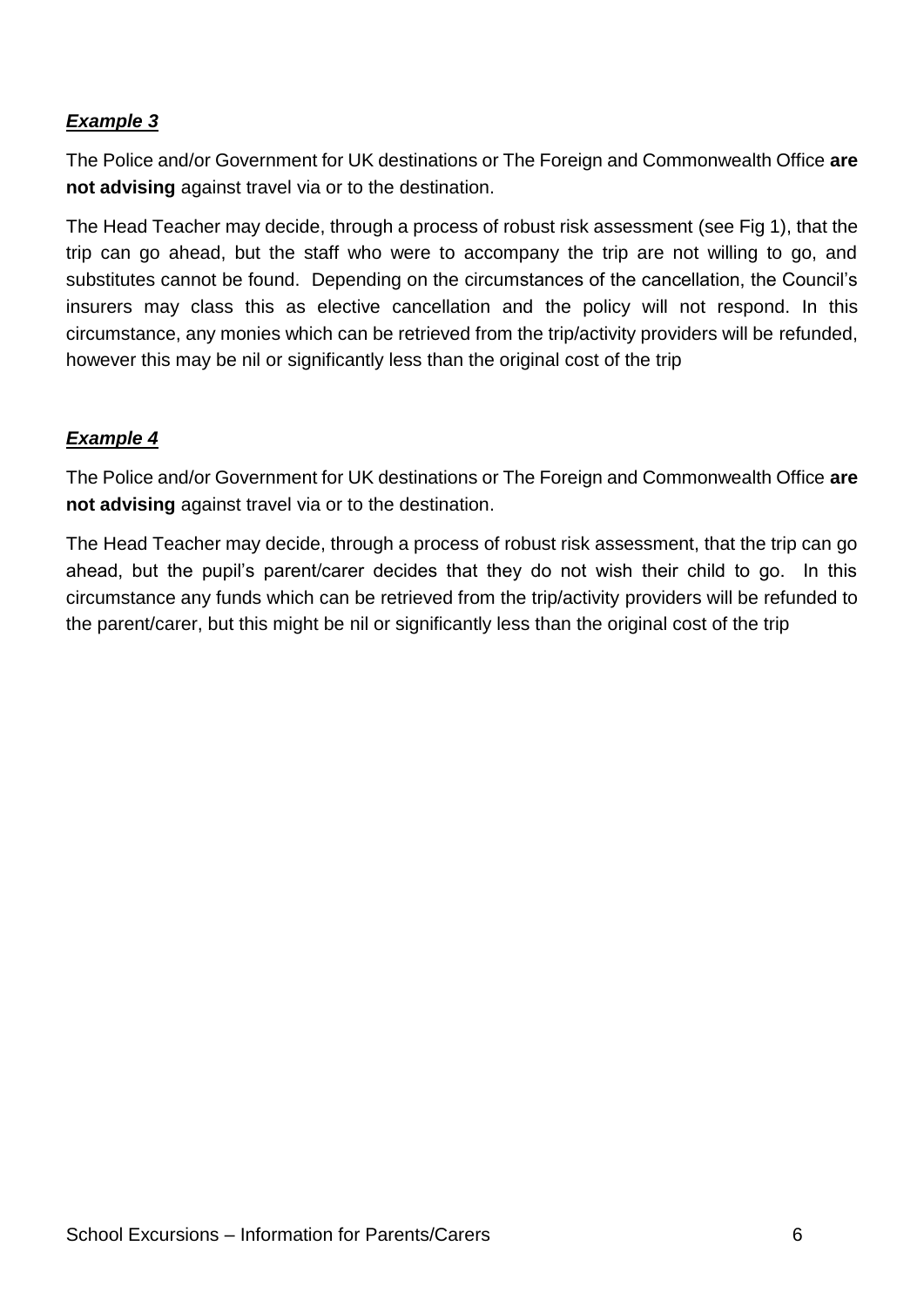# Decision Making Process - Incident or Threat of Incident **Affecting School Trip**